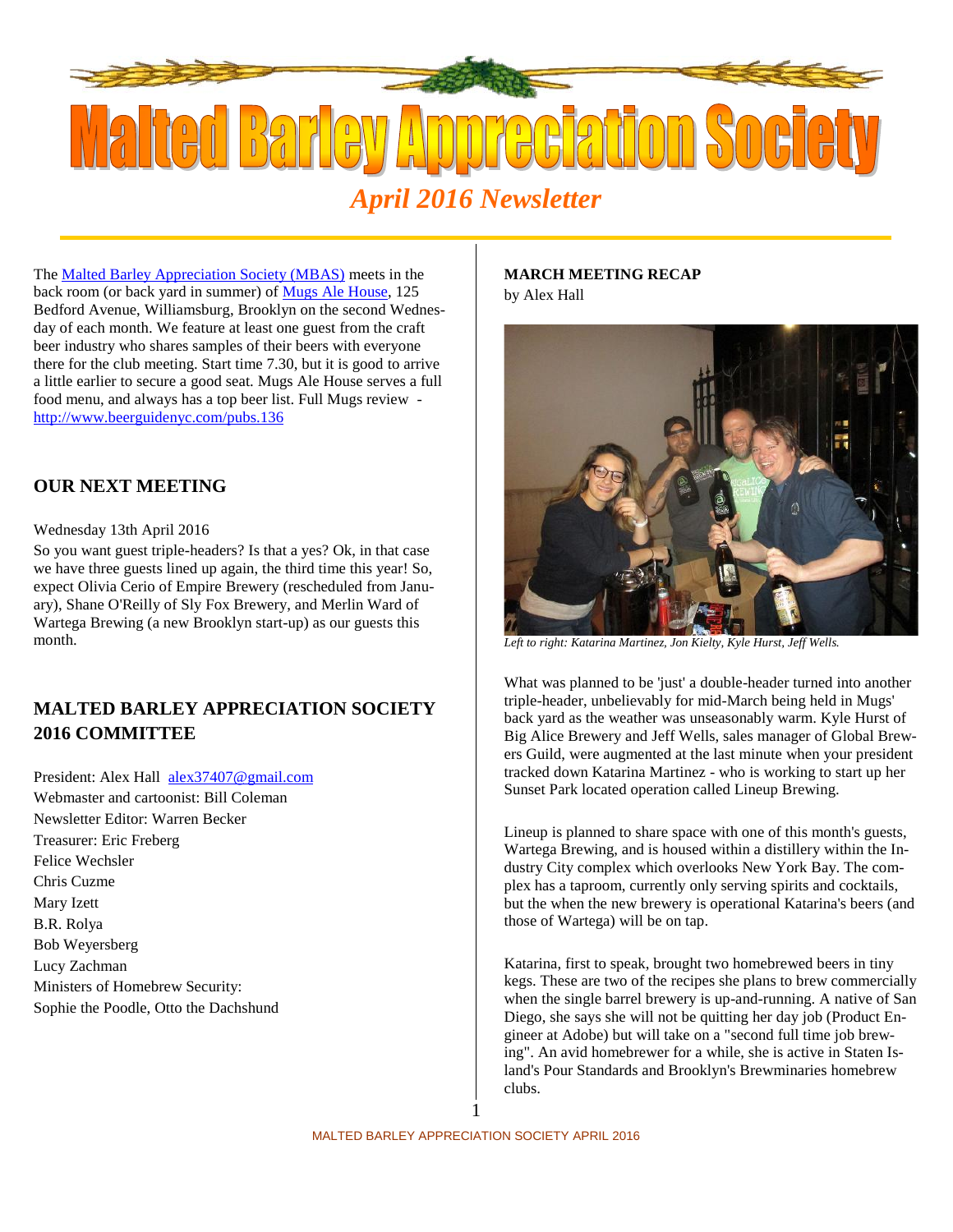The first beer she poured was 'Under Pressure', a tasty 6.2% ESB with a name dedicated to David Bowie and Freddie Mercury's 1981 duet of the same name. I found it very pleasant, balanced with some biscuity notes and a moderate hoppiness on target for the style. I feel this is going to be a big hit (please excuse the pun).

Her second beer was 'Bieryonce', an easy drinking German-style Pilsner which I again found very pleasant and quite sessionable at 5.1% (though not quite a session beer as such). It was clean and fragrant. I think I can see a theme going on here with names, recently the Staten Island Advance (SI Live) described Katarina as "The Beyonce of Beer".

The other three core beers she plans to brew commercially are a hoppy Cream Ale, a Cacao Stout, and a "juicy" I.P.A. We wish Katarina much success for the future with Lineup Brewing!

Next up to speak was Jeff Wells, sales manager of Global Brewers Guild covering the New York to Washington DC area. The Guild operates as a craft beer brand building business, and Jeff brought four beers for us to sample - the first two being gluten free brews from Brasseurs Sans Gluten, Montreal. Glutenberg Blonde, 4.5% ABV, is largely made from millet and has aromas of floral hops, lemon peel, and white pepper. It is quite refreshing, clean tasting with just a hint of bitterness and a balancing sweetness from the millet. Light on the palate at 15 IBUs.

The other gluten free beer was Glutenberg Red. This 5.0% red brown hued ale is made with buckwheat (technically not a grain, related to rhubarb and sorrel), millet, quinoa, and chestnuts. There is caramel and dark fruits on the aroma, and hints of coffee, hazelnuts, roasted chestnuts, and bread on the palate. I found it to be easy drinking with a short finish.

His third beer to pour was Shmaltz 'He'Brew Bittersweet Lenny's R.I.P.A. on Rye' - Jim Beam rye whisky barrel aged. A whole bunch of different malts and hops went into producing this grand 10.0% ABV beer(but Jeff reckoned on 11.5% due to the barrel aging), the hops being Warrior, Cascade, Chinook, Centennial, Simcoe, Crystal, Amarillo. It was dry hopped with the latter trio. Brewed at Clifton Park, NY, this Double I.P.A. packed a punch with a complex mix of rye, vanilla, caramel, oak, and hops, leading to a long, fairly sweet finish. Rich and complex, very enjoyable.

Jeff's final offering was Timmerman's 'Oude Gueuze'. Oude Gueuze is an 'appellation controlee' meaning its label is protected. It is also known as the 'champagne of beers', especially as it is only available as a limited edition. Timmermans Oude Gueuze's special flavour derives from its time-honoured method of preparation. It is a blend of old lambic, which has been aged for three years in wooden barrels, and young lambic which ensures spontaneous fermentation in the bottle. The different lambics are carefully selected by the brewer to obtain a perfect flavour. After it has been produced, Timmermans Oude Gueuze, which is refermented for four months in the bottle, continues to improve for up

to 20 years. This one was bottled on 26th February 2014, as it needs to be aged for at least two years. I found it boldly sour, tart, acidic, as it was meant to be. This is a good beer to pair with a wide range of foods. 5.5% ABV.



Our final guests of the evening were Kyle Hurst and Jon Kielty of the excellent Big Alice Brewing in Long Island City. They brought four superb beers for us to sample. Kyle is a native of Wisconsin, and he spoke prior to serving his beers about the NYC craft beer scene in general. We were honoured to be called "the best informed beer enthusiasts' group" in the city, cheers Kyle! He continued with speculating in the future, with craft brewery buy outs from big corporations continuing as they are, with the dystopian scenario that could possibly happen - to walk into a bar and be faced with 20 or so taps that appear to be craft but in truth none of which are. 'Crafty' yes, craft no. Goose Island, Breckenridge, Elysian, Blue Point, Blue Moon, etc., all looking like true craft but in reality are not. A bar's taps could easily even now be 100% 'crafty'. Basically, a lesson to know who you are funding - which I totally agree with. Please support true craft breweries, not sell outs or faux craft brands.

Big Alice has been going for three years now, the first year and a half or so operating from a nano 1/2 barrel system and bottling everything. The last year and a half has seen them expand to 5 barrel plant and kegging most beers. About 20% of the beers they currently brew are sold on tap at the brewery (but equating to about 50% of their income), and the other 80% going out in kegs into the general craft beer market. Over 200 different beers have been brewed since they launched, which is very impressive.

The first beer poured was S.M.A.S.H. Saison. The acronym in this case is not the usual 'Single malt, etc.', but "State malt, etc.' as this was one of the special beers for NY Beer Week brewed with NY State sourced ingredients. At 4.2%, this can only be described as a delicious session saison.

Secondly, we were treated to 'The LIC Native'. Bizarrely described as a 'White Coffee Stout' (6.5%), the description seemed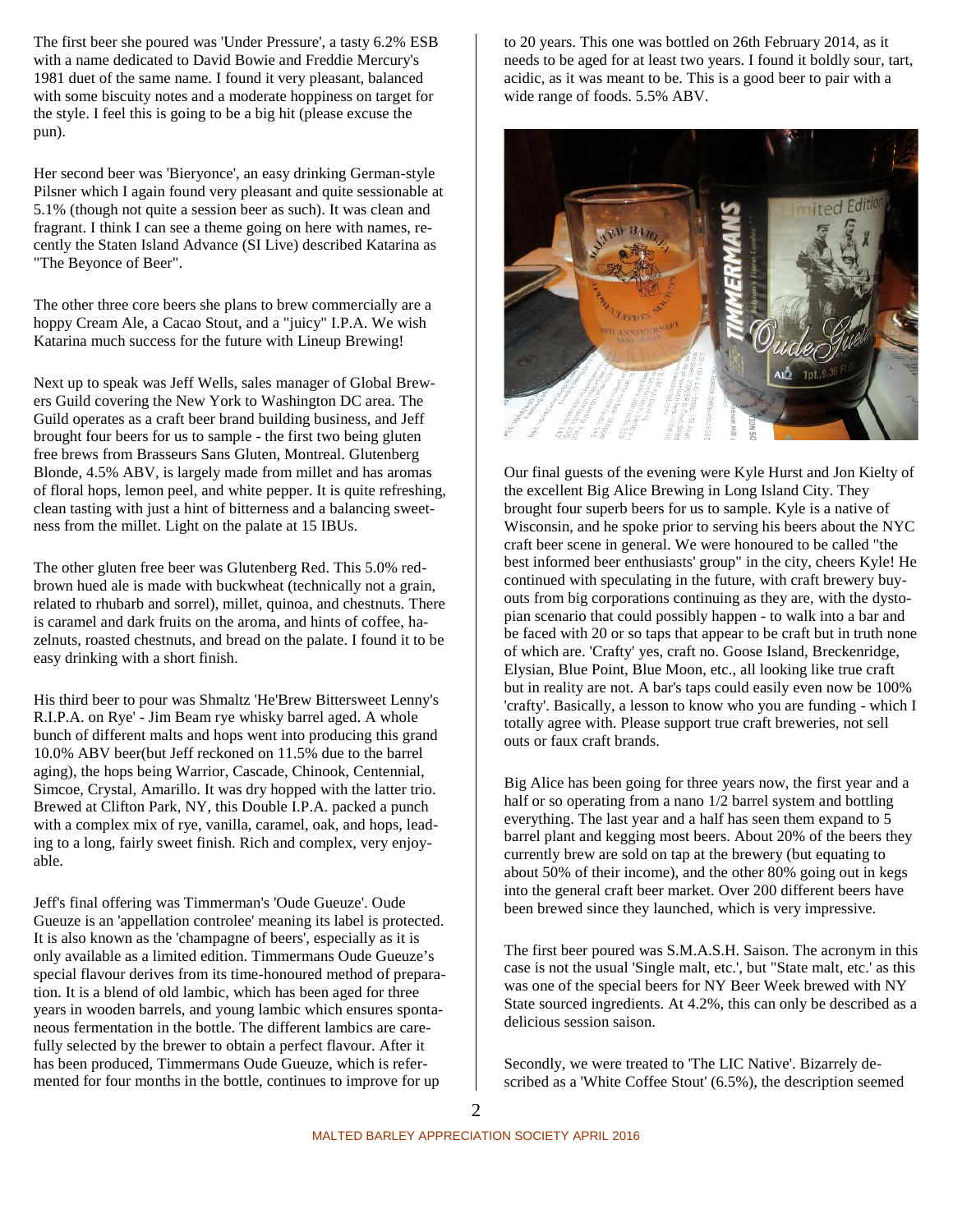pretty accurate. Here we had a light bodied (pilsner malt based) and pale hued beer that drank as a stout via the presence of coffee from Native Coffee Roasters in Long Island City. It was a most interesting, innovative, and even perplexing beverage. Cold brewed coffee was put into to the fermenting vessel prior to the then unfermented beer being racked on top.

Next up was Peppermint Stout (6.6%). What sounds like a great idea most certainly was, a stout brewed with peppermint leaves and vanilla beans. Clean tasting but distinctive, this unique beer was great! An experiment that I deem very successful.

Lastly, and closing the tastings for the night, was 'Sour One', a beer that is meant to be on the opposite scale to a D.I.P.A. - coming in at just 1 IBU. This wild ale is tart and puckering in a great way, and hopefully should be seen in cans in the near future (yes, wild ale in cans!). Kyle and Jon also told us about other beers they brew, namely 'Jalapeno Rye' and 'Date Night, Bro?', the latter of which came from an encounter late at night in a laundromat where cops were looking for someone and caustically remarked on Jon and his other half being there when they could have been somewhere a little more romantic. Got to laugh at that one...

# **MBAS BOERUM HILL CRAWL REVIEW**

by Alex Hall

I didn't take notes, but here is a brief summary of our crawl around the Boerum Hill area of Brooklyn on Saturday 12th March. Starting at Brado, only three of us were early enough for the start. This is the former Brooklyn waterfront Ale House space on Atlantic Avenue just west of Clinton Street. Here there is fine thin crust pizza, highly recommended, and a fairly decent tap list. http://www.beerguidenyc.com/pubs.343

Next was Ugly Duckling, a fairly new gastropub a short way down Smith Street - again with great beer on tap. The name comes from the building's former incarnation as a windowless MTA utility plant. Though the crawl was never a crowd at any time, people started to join from here. http://www.beerguidenyc.com/pubs.329



A half mile or so walk down Atlantic Avenue brought us to the always excellent St. Gambrinus Beer Shoppe. With 16 craft beer taps and 215 or so craft bottles and cans, this is a major beer destination. Hosts Ray and Heather are always welcoming, and certainly pick some outstanding beers to feature at all times. http://www.beerguidenyc.com/pubs.148

We then headed east briefly towards the somewhat ugly Barclays Center before turning right on 4th Avenue, and a few blocks down was 4th Avenue Pub - http://www.beerguidenyc.com/pubs.255 where there are about 25 craft beers on tap and 50 in bottle, some rare. On the same block is Pacific Standard http://www.beerguidenyc.com/pubs.147 - with a west coast theme. The group was split here, or did both if quite fast.

Now for the brewing places. Threes Brewing on Douglass Street is a great brewpub five minutes walk down the road which interestingly has a 'pop-up' kitchen that rotates every few weeks with different chefs from established NYC restaurants. The beer is solid, and they feature guest craft beers also. http://www.beerguidenyc.com/pubs.149

Strong Rope Brewery was next, four blocks down the road. Owner-brewer Jason Sahler was our guest at the February meeting, and his beers always impress. He rarely brews the same recipe twice, and has an ongoing series of S.M.A.S.H. beers called 'Falling Squirrel' - each is numbered and brewed with a single malt and single hop variety.

http://www.beerguidenyc.com/pubs.334

Last stop of the night was the old faithful for the area - Mission Dolores. Although just across 4th Avenue, we were technically now in Park Slope. Never mind the boundaries! http://www.beerguidenyc.com/pubs.162

Many thanks to everyone who participated in that day's crawl, I hope you all had a great time! Watch this space for more crawls from the Malted Barley Appreciation Society.

### **LOCAL BEER NEWS**

Only selected items will be listed here, for beer bar and brewery news check out http://www.beerguidenyc.com/news.php - and also http://www.gotham-imbiber.com.

Cardiff Giant in Clinton Hill opened on 23rd March featuring 12 taps strictly pouring New York State brewed craft beers, mostly interesting ones. It is under the same ownership as Bar Great Harry, etc. The location is Myrtle Avenue and Clinton Street, almost next door to Putnam's Pub and Cooker. http://www.beerguidenyc.com/pubs.345

As Is NYC has opened in Manhattan on 10th Avenue at West 50th Street. 20 taps pour a good selection of craft beers. http://www.beerguidenyc.com/pubs.344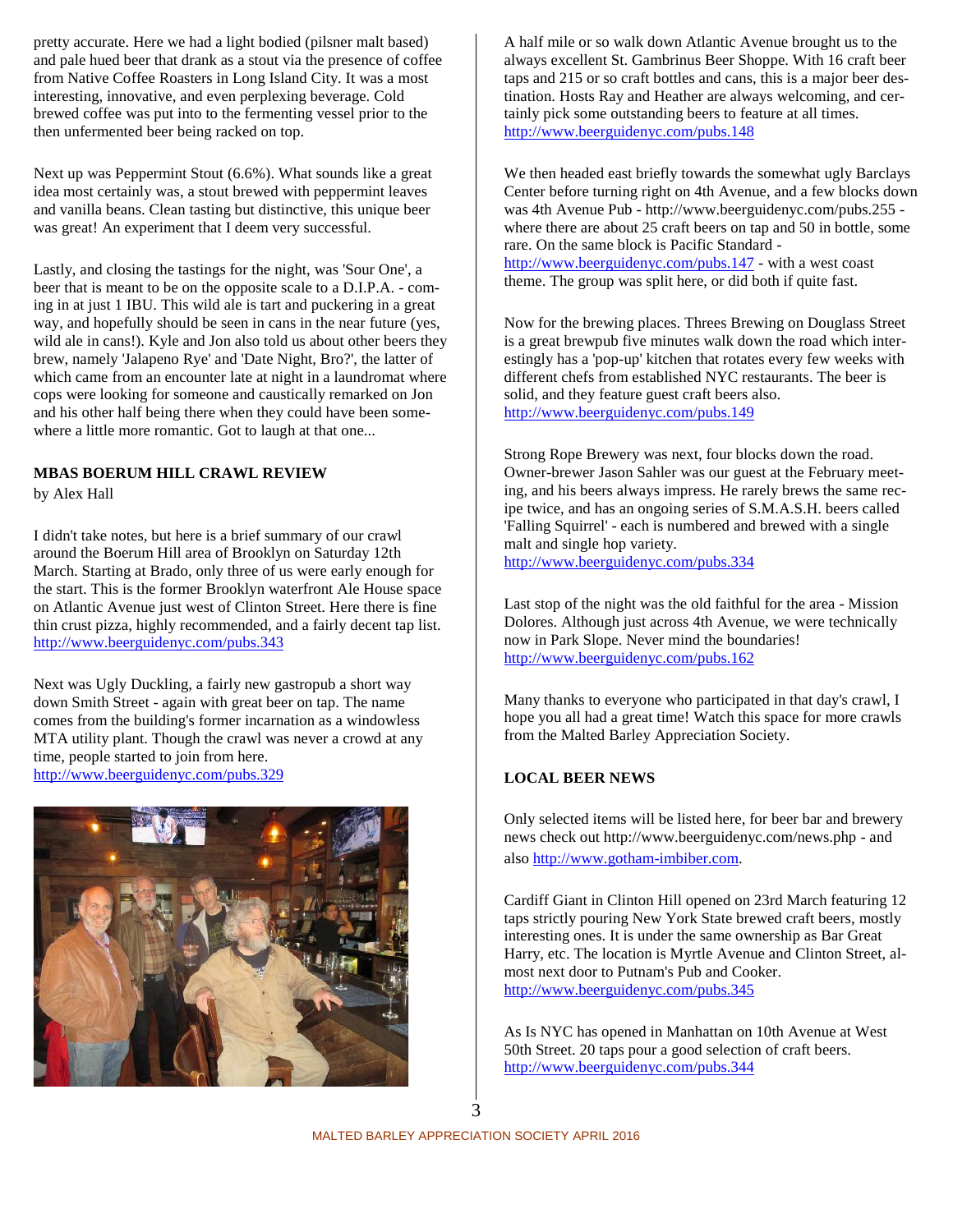### **FUN ANAGRAMS**

by La Hex All

These are all names of NYC craft beer destinations, 1-10 are located in Queens; 11-20 are located in Manhattan. All are listed (at the time of writing) on http://beerguidenyc.com/ - where there is more than one similarly named branch the generic name is used without the specific location. Note that 'The' has been omitted where relevant, for instance a bar called 'The City of Trumpton' would have an anagram comprising of the letters of just 'City of Trumpton'. Answers are at the end of this newsletter.

Brought to you by the PREDOMINATELY STEREOTYPICAL ABACI.

- 1. WRECK NORWAY BOY CAMPAIGN
- 2. SQUEAL WINE FEE 3. ASS BARN BORE 4. BARBARIAN STORE WEED 5. I CLEAR BIG GIN WEB 6. FLOOR HOSTILE ENTHUSIASTS 7. JEB EPIC CLOT ERR 8. AIRCRAFT OATS 9. WE QUACK KNISHES 10. MICE SHUNT GERBIL SETS 11. RAM EGG INN 12. HEADMASTER ALSO EMU 13. DOWN FOOD JOURNEYS 14. FOUL NORTHEASTER AWE 15. ELF BORROWED 16. IT PARROT ALE 17. UMBRELLA CHIP 18. PILLAGE 19. WALRUS GLUE 20. THERMAL TUN

### **TEN YEARS AGO REMEMBERED**



*No prizes for guessing where Bill Coleman was.*

The April 2006 MBAS newsletter reviewed our Williamsburg bar crawl of 25th March. We zig-zagged around, calling at Mugs Ale House, Spike Hill (now closed), The Levee, Matchless, Harefield Road, Barcade, and Spuyten Duyvil. Read the full report in our archives at http://hbd.org/mbas/pdf/apr06.pdf.

### **EARLY SUMMER 2015 VISIT TO ENGLAND – PART 1** by Alex Hall

Each year I find myself in the U.K. for a number of weeks, primarily to put together the most interesting beer menu possible for Glastonwick (a cask beer and music festival which I co-founded with two friends back in 1996, named with a nod to the much bigger Glastonbury Music festival). After the event is over (and after some recovery time), it's time for a proper vacation with my lovely wife Felice. Dusting off my notebook, here are some highlights from last year's expedition. All beers summarised were cask-conditioned unless stated otherwise, and nothing was consumed in less than a 10oz pour.

### **FRIDAY 24 APRIL 2015**

I (sadly alone – to be away from Felice for five weeks!) took an overnight flight to London Heathrow, landing early on a Friday morning. The London Underground ('Tube') took me to London Bridge, where at this point my thirst badly needed slaking.

### **London SE1 - Barrow Boy and Banker**

*Butcombe 'Adam Henson's Rare Breed P.A.' 3.8%*

This was only a brief resting place because I was hauling a huge suitcase and hobbling along with a bad foot. From London Bridge Station, I headed east by suburban train to Bexley on the Greater London-Kent border. About a 10-15 minute walk or stagger away, on this weekend only, could be found the CAMRA Bexley Beer Festival. Needless to say a few cask ales were imbibed to shake off the effects of the flight.

### **Bexley, Greater London - Bexley Beer Festival**

*Firebrand 'Black Saison' 5.0% Bexley 'Black Prince Porter' 4.6% Pennine 'Ale Storm' 4.2% Clarkshaw's 'Hellhound I.P.A.' 5.5% Charnwood 'By George' 4.6% Privateer 'Red Duke' 4.8%*

The Bexley Porter was from a new local brewery, just months old. The Clarkshaw's was an unfined, vegan beer which I unfortunately found a bit muddy. I would normally have stayed longer, but needed to get down to Brighton (65 miles away from Bexley) to find the person with the keys to where I was staying. So, it was back to London Bridge to change trains.

#### **London SE1 - The Rake**

*East London 'White Night Wheat Porter' 4.5%* **Brighton, East Sussex - The Evening Star**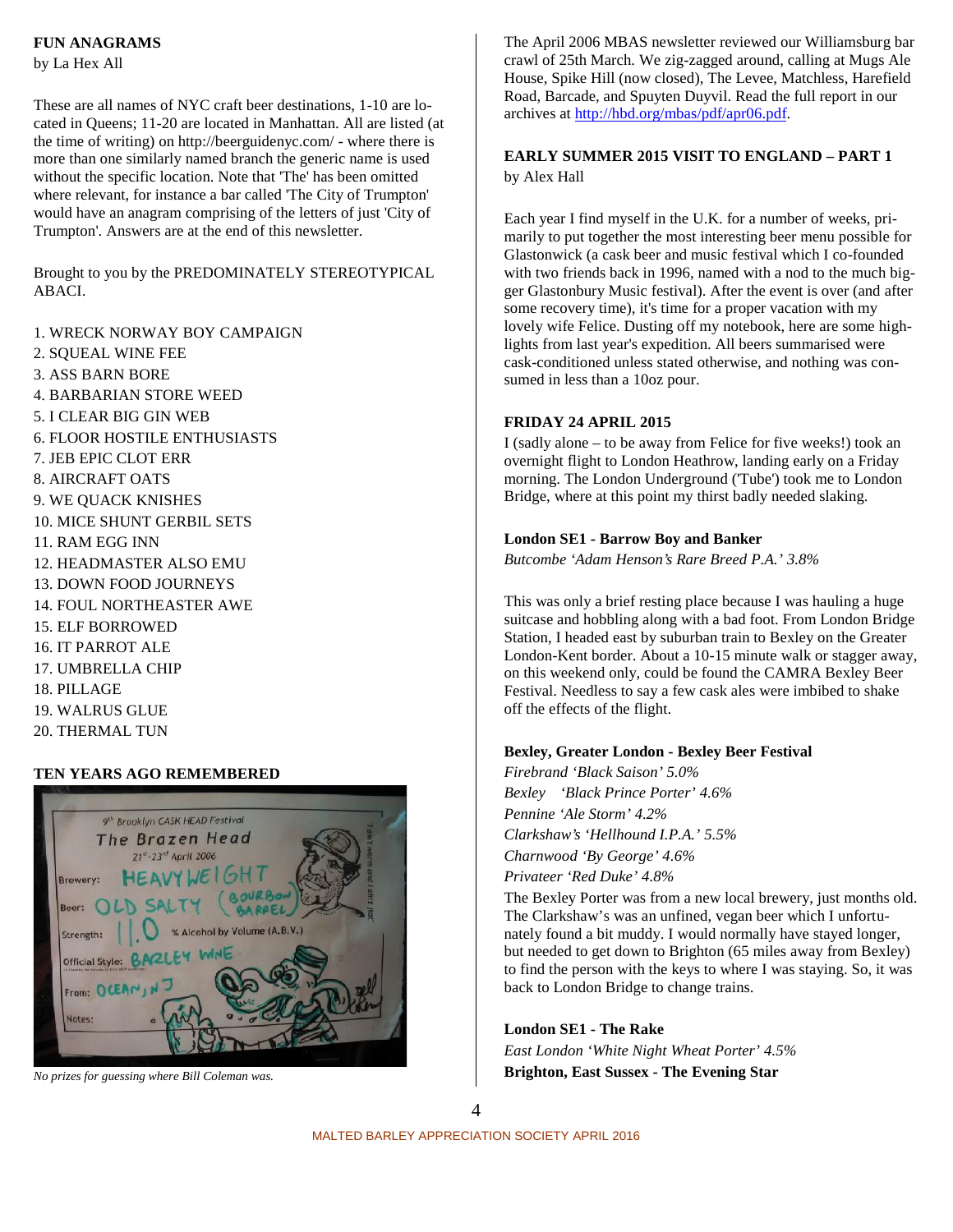*Oakham 'The Kraken's Ink' 6.8% Dark Star 'American Pale Ale' 4.7% Dark Star 'Festival' 5.0%*

The East London beer was very strange, I judged it as a failed but eccentrically eclectic experiment. The two Dark Star beers were as superb as always, the A.P.A. being very quenching and true to style while the Festival is a King & Barnes 'Festive' clone.

For over the next month, I was busy putting Glastonwick together - so I won't bore you with revisiting the same places and beers multiple times but will mention the highlights whenever I escaped the chains of the laptop...

### **SUNDAY 26 APRIL 2015**

I was keen to try both a new local micropub (one of several in the area) and a recently liberated free house in Southwick, near Glastonwick's original home (hence the name).

#### **Southwick, West Sussex - The Schooner**

*Heavy Industry 'Nelson's Eye' 4.5%* **Shoreham-by-Sea, West Sussex - The Old Star** *Rockin' Robin 'Robin RedBest' 4.0%*

**Shoreham-by-Sea, West Sussex - Duke of Wellington** *Hastings 'Slovenian Indian Brown Ale' 6.5%*

Heavy Industry Brewery is located in Wales and is quite uncommon in Sussex. The Old Star is the micropub located in a small portion of the long-closed Star Inn, while the Duke of Wellington is a former Dark Star tied house who generously sponsor Glastonwick annually. There are plans to make it into a brewpub. All these places would be regular spots to find me over the next month, so I'll skip the superfluous listings.

### **MONDAY 27 APRIL 2015**

The next day saw me take the laptop up to the historic town of Lewes, home of Harvey and Sons Brewery. The town is very rich in culture - and cask beer. But before that was a brief stop in a J.D. Wetherspoon pub hoping their Sixpoint collaboration would be on. It was, yes!



# **Brighton, East Sussex - Post and Telegraph (JDW)**

*Adnams / Sixpoint 'Make It Rain' 5.0%* **Lewes, East Sussex - The Gardeners Arms** *Harvey's 'County Town Easter Ale' 5.0% Blackjack 'The O.C.' 5.0% Downlands 'CAM-RAA Two' 6.1% Dark Star 'Six Hop Ale' 6.5%* **Lewes, East Sussex - The Snowdrop Inn** *Siren / Hill Farmstead 'Love of Work' 3.6% Burning Sky 'Plateau' 3.5% Oakham' Black Hole Porter' 5.5%* **Lewes, East Sussex - The Volunteer** *Harvey's 'Best Bitter' 4.0%* **Lewes, East Sussex - The Lewes Arms** *Fuller's 'Gale's H.S.B.' 4.8%* **Lewes, East Sussex - The Brewer's Arms** *Tring 'Mansion Mild' 3.7% Outstanding 'Ultra Pale' 4.1%* **Lewes, East Sussex - The Black Horse** *Old Dairy 'Red Top' 3.8% Bedlam 'Benchmark'4.0%* **Brighton, East Sussex – Hobgoblin** *Firebird 'Pacific Gem' 4.2%* **Brighton, East Sussex - Prince Albert** *Burning Sky 'Aurora' 5.6%*

Brighton's bus company names most of their vehicles after deceased local celebrities. After closing time, I was delighted to find the last number 6 of the evening (which I was going for anyway) was the one bearing the name of my late close friend and Glastonwick co-founder Roy Chuter. How about that for luck! Roy was well known locally as being one of the few people actively campaigning to save Brighton's football (soccer) team, and his tireless efforts paid off ultimately with a new stadium being built. Roy was also managing the Duke of Wellington, Shoreham-by- Sea, a few years ago – where he did a top job in curating the beers.

http://history.buses.co.uk/history/fleethist/475rc.htm

As for the beer notes that day, I was very lucky to get the County Town Easter Ale. This was a one-off small batch seasonal beer with strictly limited supply to the best pubs in Lewes, the County Town of East Sussex. The Blackjack was a delicious American Pale Ale, while the Downlands was a silky porter that was very enjoyable. I was pleased to have found the second US brewery collaboration of the day at the Snowdrop – especially being with Hill Farmstead. Burning Sky is a brewery name that has achieved cult status in a very short time, opened and run by long-time Dark Star head brewer Mark Tranter in a nearby village.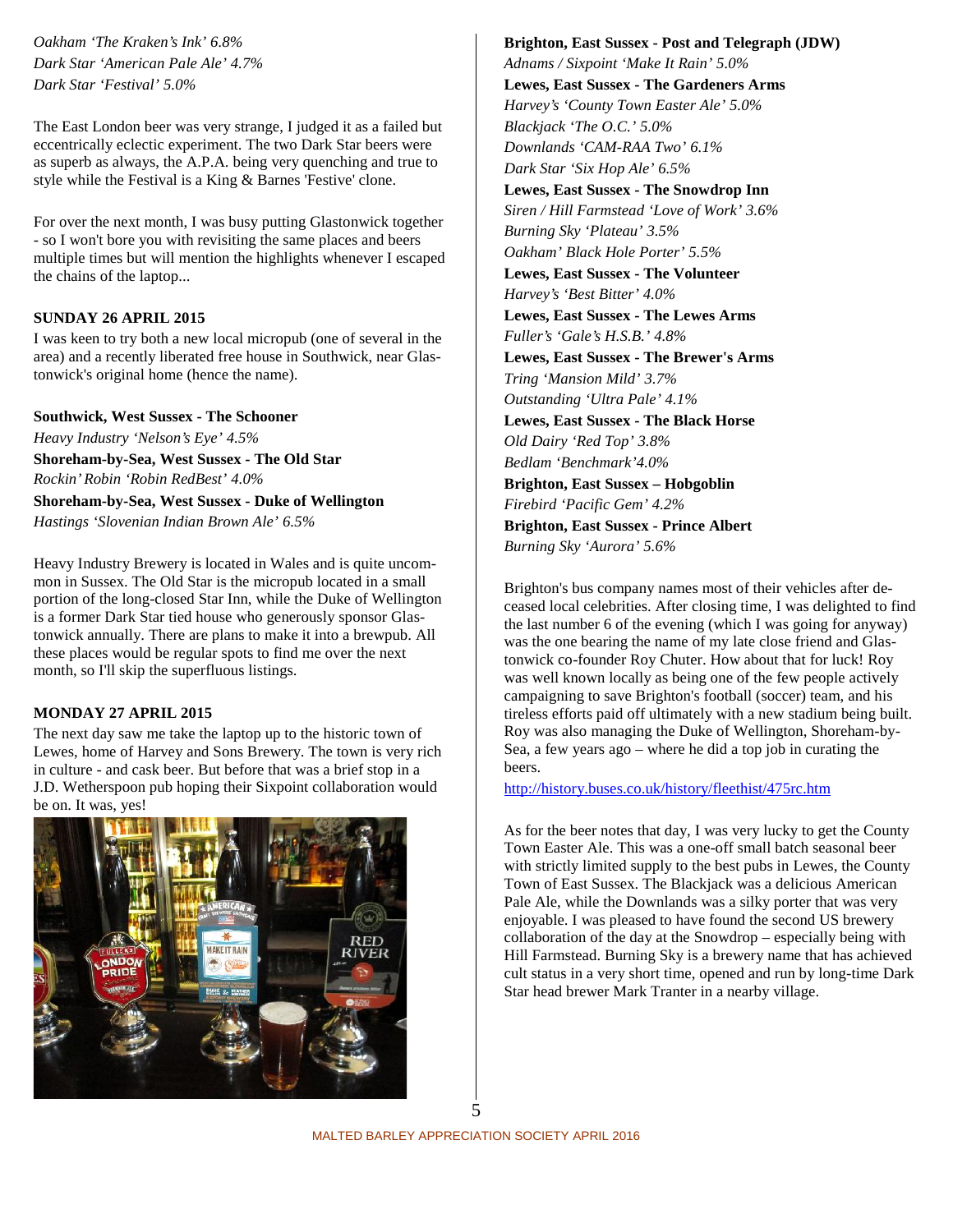

*The frequently visited Evening Star (though not this day), and a bus named Roy.*

### **THURSDAY 30 APRIL 2015**

This was the trade day pre-opening session of a new Hove micropub, where I got to meet the owners and several brewers from the area - very handy for talking about what they could provide for the festival.

### **Hove, East Sussex - The Watchmaker's Arms**

*Downlands 'Devil's Dyke Salted Caramel' 5.0% Brick House 'Requiem' 4.0% Brighton Bier 'Top Notch I.P.A.' 5.0% Windsor and Eton 'Guardsman' 4.2%*

**Brighton, East Sussex - The Evening Star** *Milk Street 'Funky Monkey' 4.0%*

The Downlands was a tweaked version of their regular Devil's Dyke Porter, the salt and caramel being modest but certainly there. Brick House, nothing to do with the brewpub of the same name on Long Island, is a tiny 60 litre nanobrewery in the northern outskirts of Brighton which brews one firkin a week - with the bit that's left over in the FV being hand bottled. I was lucky to find that, and also meet the owner-brewer there.

### **WEDNESDAY 6 MAY 2015**

Skipping over almost a week, it was time for a visit to my old friend Nick Little's micropub in Worthing and a new brewpub in that town. The casks in the Brooksteed constantly rotate and never appear more than once ever. In the evening, I watched a friend's band rehearsal and was in charge of bringing the beer (cask beer in growlers).

**Hove, East Sussex - The Watchmaker's Arms** *Bristol Beer Factory 'Malz' 4.9%* **Worthing, West Sussex - Brooksteed Ale House** *Pixie Spring 'Golden Pixie' 3.8% Hopcraft 'Azacca' 5.1% Wantsum 'Imperium' 4.0% Canterbury 'Foundry' 4.1%*

**Worthing, West Sussex - Alehouse and Kitchen** *Alehouse 'Ten Bells' 4.0%* **Worthing, West Sussex - Sir Timothy Shelley (JDW)** *Oakleaf 'I.P.A.' 5.5%* **Brighton, East Sussex - The Gladstone** *360 'West Coast Pale Ale' 5.0%* **Brighton, East Sussex - some music studio** *Hastings 'Down Under I.P.A. No.24' 5.8%*

The Hopcraft beer was brewed by the legendary Gazza Prescott who, a while ago, visited NYC to see how we do it here. I must have known him for about 22 years at this point dating back to when he was a regular at The Evening Star. So, in this case it was an old friend's beer served by another old friend in his micropub.



*The tiny Alehouse and Kitchen brewing plant.*

### **SATURDAY 9 MAY 2015**

Time to take a day out to London. The popular 'Bermondsey Mile' crawl was undertaken (though not in a straight line to beat early closing times), and the day ended in style by a ride behind a 50 year old locomotive on a returning charter train. Many of these new school London breweries have looked at the US model and many don't do regular cask but do brew innovative beers and frequent collaborations - unheard of just a few years ago.

Go to http://www.beerguideldn.com/article.php?ID=5 for a full write-up by Jezza Gray of the 'Bermondsey Mile' on the London Beer Guide website.

**London SE1 - The Rake** *Mallinson's 'Centennial' 3.9% Mallinson's 'Casbalypso' 4.1%* **London SE16 - Kernel Brewery** *Kernel / Jester King 'Farmhouse' (keg) 3.2%* **London SE16 - Fourpure Brewery** *Fourpure 'Roux' (keg) 5.6%* **London SE16 - Partizan Brewery** *Partizan 'Lemongrass Saison' (keg) 3.8%*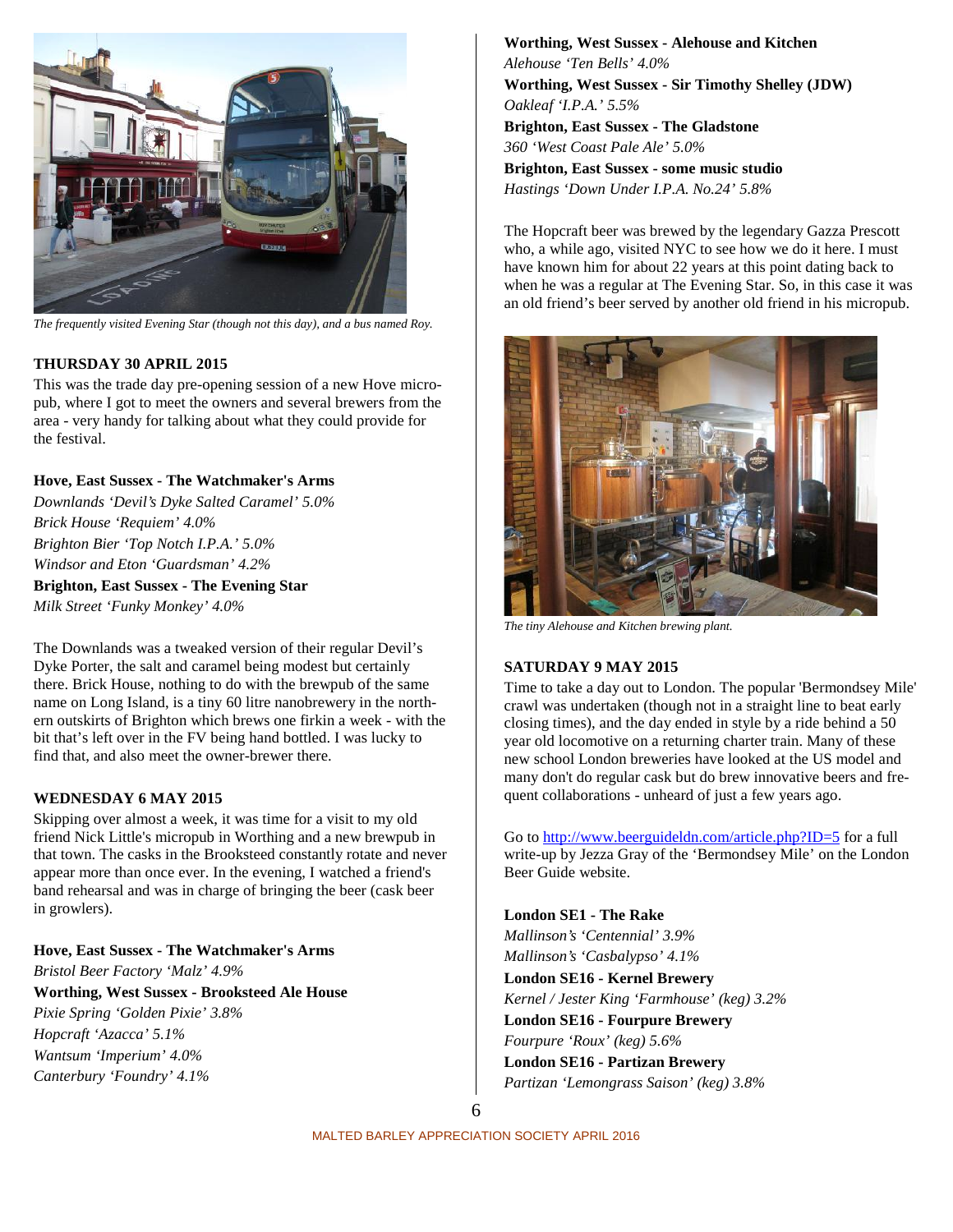**London SE1 - Southwark Brewing Company** *Southwark 'Harvard A.P.A.' 5.5% Southwark 'Gold' 5.2%* **London SE1 - Anspach and Hobday Brewery** *Anspach and Hobday 'The Porter' (keg) 6.7%* **London SE1 - The Bottle Shop** *Beavertown / Naparbier 'Bone King D.I.P.A.' (keg) 9.0%* **London SE16 - Brew By Numbers Brewery** *Brew By Numbers 'Vienna Session I.P.A.' 4.0%* **London SE16 - U-Brew Brewery** (brew your own) *Arbor 'Yakima Valley A.P.A.' (keg) 7.0%* **London SE1 - Hole in the Wall** *Oxfordshire 'Triple B' 3.7%* **London SE1 - The Rake** (again!) *Hawkshead 'Sundown' 4.5% Mallinson's 'Citra' 3.8%* **London E20 - Tap East** *Tap East 'Chocolate Mild' 3.5% Oakham 'Bishop's Farewell' 4.6% Bristol Beer Factory 'Seven' 4.2%* **London SW1V - Wetherspoon's (Victoria Station)** *Dark Star 'Festival' 5.0%* **Brighton, East Sussex - North Laine Brewhouse** *Laine 'India Pale Ale' 5.0%*

Starting off at The Rake for refreshment was a good idea, it was a warm day (for London) and I would be doing a lot of walking with a heavy backpack containing my laptop. Also, when I went back later to meet friends I found that all the handpumps had changed during the afternoon - bonus.

Then it was directly to Kernel Brewery which is halfway down the 'Mile', I had to start the brewery crawl there as the taproom and off-sales counter closed at 2.00pm due to overwhelming and unmanageable crowds any later. Two months later, Kernel closed their taproom altogether but the off sales are unchanged. Kernel is widely regarded as the initial splash that led to the tsunami of new London brewers doing innovative stuff. It was good to find yet another US collaboration on tap there.

A few breweries later, a monstrous Spanish brewery collaborative beer was found at The Bottle Shop – which I nearly missed as at first I didn't see an upstairs bar due to heavy crowds around the entrance. This was a very bold, barrel aged Double I.P.A. - absolutely superb.

U-Brew is a quirky brew-your-own brewing facility which has a public taproom with beers from other (commercial) breweries. A pretty unique set-up.

A Tube ride to Stratford after a couple more stops found me in the middle of a concrete Olympic wasteland – the centerpiece being one of the most hideous shopping malls I had even seen. However, looking extremely out of place at one end is Tap East, a little brewpub with some charm within the bowels of the mall from Hell. I was in Stratford both to visit the brewpub and to catch a charter train hauled as far as Wembley with a 50 year old diesel, this was running late so one beer turned into three while I monitored progress on the laptop.



*The bustling, now closed, Kernel taproom.*



*Casks at Southwark Brewing Company.*



*Brew By Numbers.*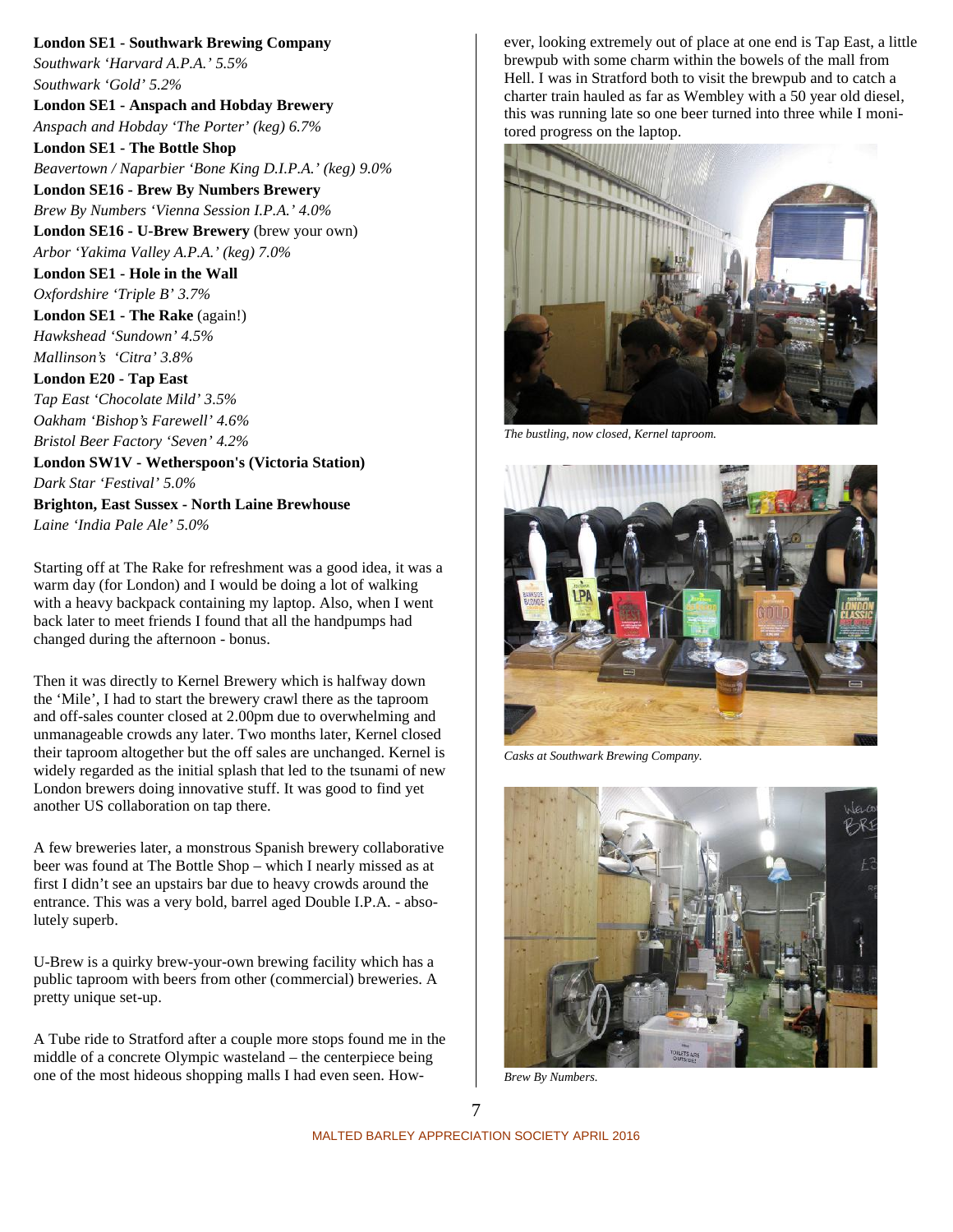

*U-Brew.*



*Tap East.*

### **SUNDAY 10 MAY 2015**

A much easier day, popping over to Worthing for that town's other excellent micropub - Anchored.

### **Worthing, West Sussex - Anchored in Worthing**

*Bartleby's 'One B.C. Summer Pale' 4.4% Isfield 'Ethel Red' 4.2% Ballard's 'Midhurst Mild' 3.5%*

**Worthing, West Sussex - The Wandering Goose** *Burning Sky 'Aurora' 5.6%*

**Shoreham-by-Sea, West Sussex - Duke of Wellington** *Dark Star 'American Pale Ale' 4.7% Sunny Republic 'Temperance' 4.6% Langham 'Black Swallow' 6.0%*

### **MONDAY 11 MAY 2015**

This day saw an organised CAMRA 'Bus to the Pub' day out for me and my laptop (had work to do between the festivities!). These trips are great fun and happen regularly - encouraging use of public transport to rural pubs.

**Chichester, West Sussex - The Dolphin (JDW)** *Langham 'Saison' 3.9% Goldmark 'Harvest Glory' 3.8%* **Chichester, West Sussex - The Belle Isle** *Rudgate 'Ostara' 4.3% Thwaites 'Magic Sponge' 4.1%* **Funtington, West Sussex - Fox and Hounds** *Emsworth 'Wayfarer' 4.2%* **Chichester, West Sussex - Chichester Inn** *Dark Star 'American Pale Ale' 4.7%* **Nyetimber, West Sussex - Inglenook Hotel** *Staggeringly Good 'Post Impact Porter' 5.4% Hawkshead 'NZ PA' 6.0% Magic Rock 'Ringmaster' 3.9% Fuller's 'Golden Pride' 8.5%* **Nyetimber, West Sussex - Bear Inn** *Fuller's 'Gale's H.S.B.' 4.8%* **Brighton, East Sussex - North Laine Brewhouse** *Brighton Bier 'Digger's I.P.A.' 4.5%*

At The Belle Isle, the Thwaites pumpclip was an actual sponge stuck to the pump handle! The rarest find of the day by a long shot was Fuller's Golden Pride in cask-conditioned form. The brewery doesn't let out too many casks of this dangerously drinkable barleywine.



*CAMRA Bus to the Pubbers at Funtington.*

# **SATURDAY 16 MAY 2015**

**Yapton, West Sussex - Yapton Beer Festival** *Tiny Rebel 'Cereal Killer' 3.0% Ayr 'Rabbie's Porter' 4.3% Naked 'Depeach Mode Wheat' 5.0% Heathen 'Heathen Honey' 5.5% Hopcraft 'Deutch Project Mandarina' 4.6% Lister's 'Special Ale' 4.6% Wall's 'Northallerton Dark' 4.4% Goldmark 'Vertigo Craft Lager' 4.8%*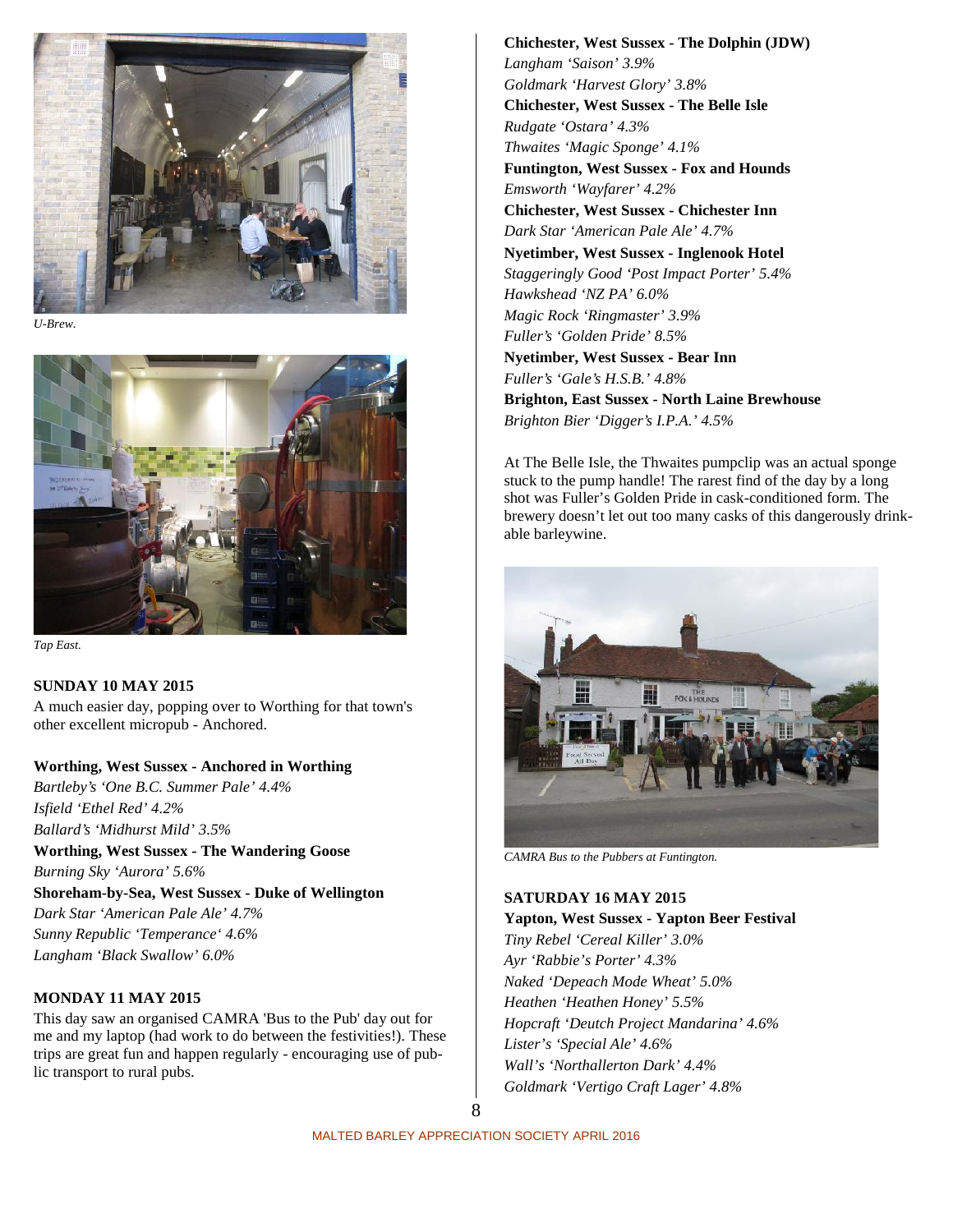*Lincoln Green 'Tuck Porter' 4.7% Dancing Man 'Last Waltz Black I.P.A.' 5.3%* **Barnham, West Sussex – The Murrell Arms** *Fuller's 'Gale's H.S.B.' 4.8%*

The local CAMRA branch, who incidentally arrange an annual group trip to NYC, always do a superb job with their annual cask festival at Yapton Village Hall. At the end, there was a bonus with a vintage bus ride back to the next village up which has a railway station.

Skipping a week when I was solidly working on the festival, I next did of interest…

### **SATURDAY 23 MAY 2015**

Time for another visit to London to seek more locally brewed ales.

**Croydon, Greater London – Green Dragon**

*Dark Star 'American Pale Ale' 4.7%* **London SE1 - The Rake** *Windsor and Eton 'Magna Carta' 4.0%* **London SE15 – Brick Brewery** *Brick 'Kinsale' 4.0% Brick 'Blenheim Black' 5.1% Brick 'Sir Thomas Gardyner' 3.8% Brick 'Pioneer' (Key Keg) 5.9% Brick 'Archway Steam' (Key Keg) 4.8% Brick 'Munich Wheat Lager' (Key Keg) 4.9%* **London SE22 – East Dulwich Tavern** *Volden 'Vim' 3.8% Cambrinus 'Deliverance' 4.2% A Head in a Hat 'Tommy' 4.2%* **London SE22 – Flying Pig** *Belleville 'Commonside Pale Ale' 5.0%* **London SW11 – Falcon** *Anarchy 'Blonde Star' 4.1% Leeds 'Gathering Storm' 4.4% Harviestoun 'Tasman Bullet' 4.0% Alechemy 'Starlaw Pale Ale' 3.5% Knops 'East Coast Pale' 3.8% Sambrook's 'Junction' 4.5% Van Steenberge 'Augustijn Blond' (bottle) 7.5%* **Brighton, East Sussex – Prince Albert** *Burning Sky 'Devil's Rest' 7.0%*

Another quite big day flitting around the South London suburbs was productive. The Brick beers I found to be great and duly went through all the pumps and taps. The styles, respectively, of the six I had as above: Bitter, Cascadian Dark, A.P.A., American I.P.A., California Common, and Hefeweizen. So, only one of those six was a U.K. native style, and no less than four American styles!

At East Dulwich, the 'Vim' has since been renamed simply to 'Session Ale'. Probably a good idea as, in the U.K., I would associate a brand called 'Vim' as a long-running kitchen cleaning product! Cambrinus is the name of a defunct brewery used as a brand name (or maybe even as some agreement to keep the brands going?). The actual brewery it came from is *Liverpool Organic*. A Head in a Hat 'Tommy' is a recreation of an I.P.A. recipe from the time of World War I (be aware that ABVs were drastically reduced at that time).

The Falcon, almost next door to the sprawling and hectic Clapham Junction Station, is a gem of a pub, totally unspoiled for many decades and rightfully protected as such. It is like walking back in time going through the door. The Leeds beer was a pleasant stout, while the Harviestoun was a very limited edition for that pub and a few others using hops from Australasia. The bottle I had was on sale as 'St. Stefanus Blond', but it is the same beer as the regular Augustijn (source – Ratebeer). The pub was packed and the handpumps couldn't get changed fast enough by overworked staff, so I ended up with the bottle to wait for my train there rather than on the bustling platform.



*Brick Brewery casks.*



*East Dulwich Tavern casks.*